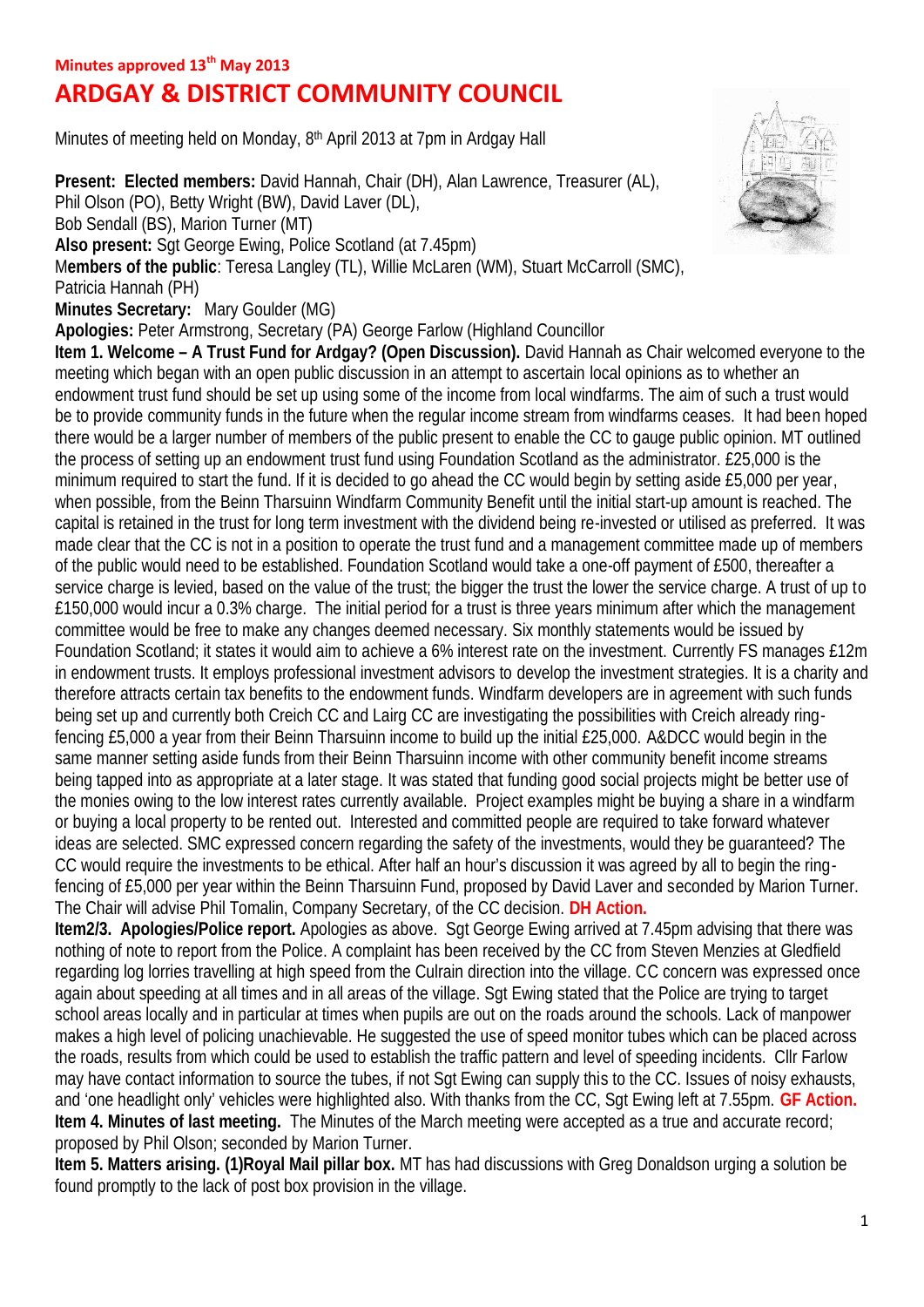## **Minutes approved 13th May 2013**

He intends to designate the moving of the box as an 'emergency' and is awaiting a date from the engineers department which has to assess the chosen site for underground pipes/cables etc. As the existing box was apparently closed due to the icy conditions underfoot. MT suggested that it could be reopened meantime providing that such a move would not hinder the re-siting plans. DH recorded his opinion that the closure of the pillar box had been handled badly from the start, with no advance warning of closure or reason given. **(2) Ronnie MacNeill's retirement.** The collection is ongoing in the shops in Bonar Bridge. No date yet given for the presentation. **(3) Toilets.** The new flooring has been laid but the contractors will return to do some final tidying up. The facility was opened for the season on the 1st April. **(4) Scottish Water.** In the absence of the Secretary it is not know if any reply has been received from the Ombudsman. **(5) Ardgay Hill/Oakwood Place footpaths.** Mrs Copley replied to the CC's letter last month. With neither Secretary or Cllr Farlow present no further information is available. It was stressed once again that the way forward is for a residents group to take on the path project. £800 remains available towards costs. **(6) Street lighting reduction.** Cllr Farlow was due to report to the CC on this issue. Hold over till next month. **GF Action.**

**Item 6. Correspondence. (i)** George Pickett has written with suggestions for possible use of community benefit. The first would be a scheme to help fund driving lessons and in particular Passplus for the younger local residents with regard to extending job opportunities. This idea will be passed to KOSDT as a project it could manage with funding applied for by the CC from the Beinn Tharsuinn community benefit. A scheme to provide an energy subsidy for each household was also suggested. DH advised that consideration has been given to a single payment plan to cover the standing charge on electricity bills. This would benefit all users while not specifically encouraging energy use. The scheme could be run through KOSDT or any other organisation. An Energy Club could be established along the lines of the existing Oil club. DH will find out more about the Oil Club, and also reply to George Pickett thanking him for his suggestions. **DH Action. (ii) Newsletter.** A note received from Davie Ross reducing the number of newsletters required for his delivery run from 16 to 12 as some people on his route had asked him not to deliver again. Alan Brown has written stating he no longer needs a paper copy as he accesses the newsletter online. He suggests that a list could be drawn up of residents who will read issues online thus saving the number of printed copies required. SMC pointed out that readership of each copy can be much higher than simply one individual. Providing only online availability, even though requested by a household, could reduce the amount of people actually reading that newsletter. An item could be placed in the next issue asking people to indicate which method they would prefer with email addresses requested from those who wish to utilise the online facility. An email list could be established which could be used to issue reminders of dates of upcoming CC meetings, providing the agenda, etc. DH will reply to both correspondents and place items in the next newsletter. **DH Action. (iii) East Sutherland Community Care Forum.** Barbara Watson from Lairg has written inviting an Ardgay representative to join the Forum. DH has suggested this to Teresa Langley who will consider it and advise DH in due course. **TL/DH Action. (iv) Bonar Bridge Hall Committee.** A letter of thanks from the Hall Committee has been received in respect of the recent Beinn Tharsuinn award which has helped with the running of the P6/7 activities.

## **Item 7. Kyle of Sutherland Development Trust update.** Nothing new at this time.

**Item 8. Windfarms update. Glenmorie/Coire na Cloiche.** CC representatives DH and MT have been meeting with the other four CCs concerned to discuss future community benefits should these developments proceed. The aim would be for payments to be made direct to relevant CCs and not through the setting up of another panel. **Dalchork.** Discussions and planning at a very early stage. A liaison group is proposed working with A&DCC, Lairg and Creich CCs. **Sallachy.** Requests from WKN and the Estate for the CC to issue letters of support/neutrality in respect of the proposed windfarms were discussed with the outcome being that the Chair will refer the writers to the CC's previous correspondence and statements. No further letters will be issued. **DH Action. Achany.** Next meeting is on April 29th . **Foundation Scotland.** Next meeting 30<sup>th</sup> April. **Future panels.** PO encouraged local people to become involved with future panel work to administer community benefit funds; a company limited by guarantee could be a way to do this. **Windfarms – Genera**l – DH emphasised that whilst MT and DH attended the inter community council discussions on the proposals and resultant community benefit they did not make committed decisions without the agreement of the whole CC.

## **Item 9. Planning/Licensing applications.** None relevant.

**Item 10. Treasurer's report.** The Treasurer's Account balance stands at £1186.63 with one outstanding cheque for £73.30. Projects Account at £3538.66 with an outstanding cheque for £940 for the toilet flooring. The Toilets Account stands at £5.65. £660 will be transferred back to this account to cover the early cleaning costs this season. Martin